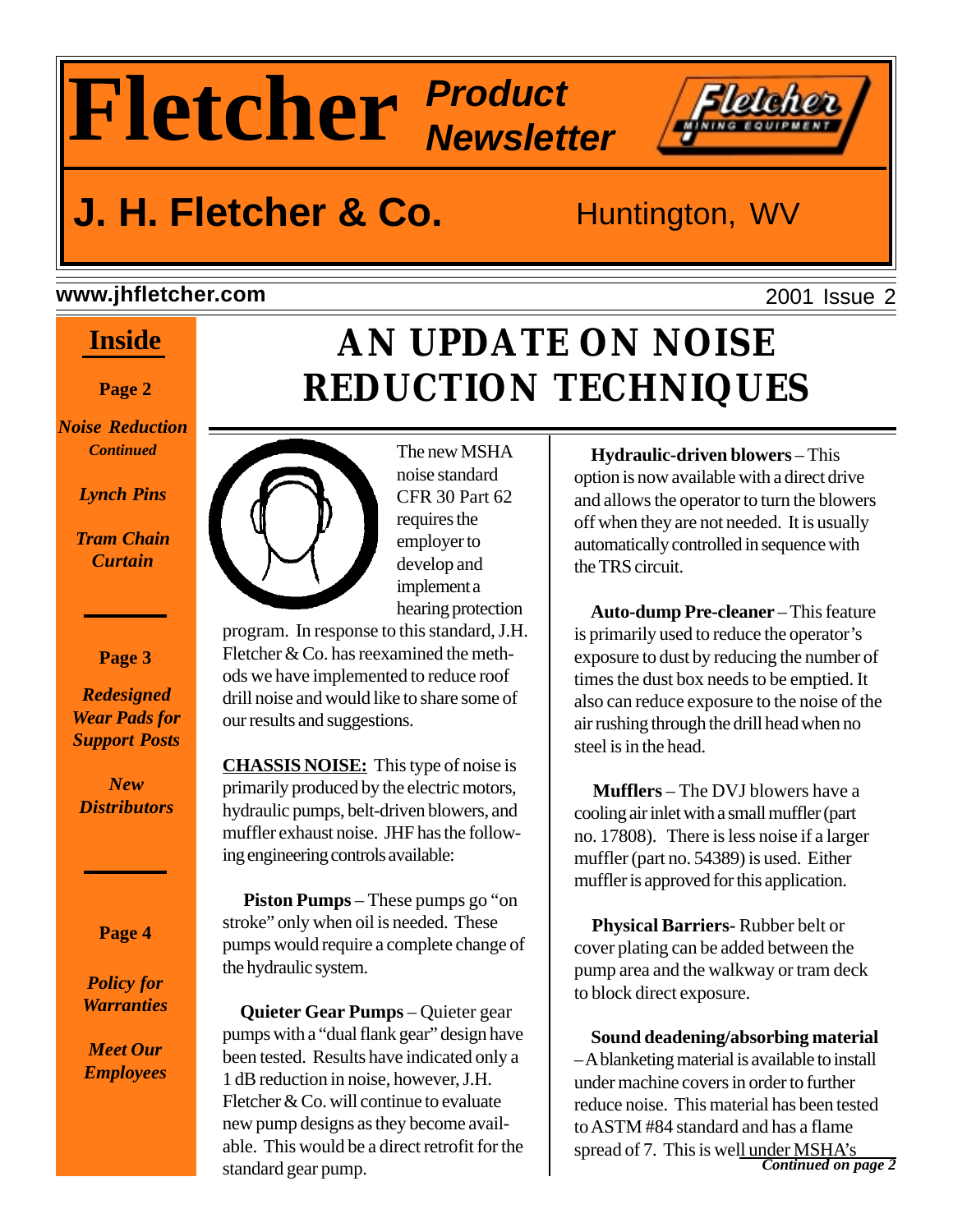guidelines of a 25 flame spread index for underground use. This silver quilted material is 1" thick by 48" wide, and comes in 50 ft. rolls (part no. 54670). This material can be retrofitted to existing machines, as well as installed on new and modernized machines.

**DRILLING NOISE:** Progress has been made in the reduction of drilling noise through our feedback drilling system that monitors, and then continually maximizes, the various drilling parameters. Tests have shown that this system can have a positive effect on drill penetration rate and bit life. It appears that, in certain roof material, there is some reduction in noise. MSHA is working with NIOSH and manufacturers of drill steel, drill bits and roof bolts to evaluate design suggestions that may reduce noise in the drilling area. The results of these evaluations would not only establish the feasibility of the suggestions, but also provide valuable information to aid private industry in the development of additional noise control techniques.

### **BASIC NOISE REDUCTION TECHNIQUES:**

Listed below are some immediate methods you may want to consider in reducing noise:

u Rubber Belting – Install rubber belting on drill

A Lynch pin is sometimes used to secure two machine components together. For example, J.H. Fletcher & Co. utilizes lynch pins to hold the driller canopy attachment pins in place. As part of your start of shift check, look at these pins. The pins should be secured like the one on the left in the photo below. If not, simply flip the ring down into the locked position.



 steel trays. Belting will deaden the sound of metal hitting metal.

 u Cleaning Dust out of the Drill Steel – An operator may hit a clogged drill steel against the metal machine to unclog it. To minimize this type of noise, the equipment owner can provide a rubber block mounted on the machine. The operator can strike the rubber block to unclog the drill steel.

- u Encourage the continued use of Personal Protective Equipment (ear plugs, ear muffs).
- u Turn off the machine when it is not in use.

 J.H. Fletcher & Co. recommends that you examine your machine to see if any of the controls we have identified would be beneficial. JHF will continue to work with MSHA to find new ways to increase noise control.

 If you feel that any of the engineering controls currently available would benefit your operation, please contact JHF Engineering or Risk Management department.

# LYNCH PINS Tram Chain Curtain

J.H. Fletcher & Co. now offers a tram chain curtain assembly (see photo). The curtain can be placed on the side of the roof drill tram canopy to prevent rocks or debris from passing into the tram deck. This device (P/N: 283649) can be easily mounted on the canopy by drilling several bolt holes in the tram canopy and the tram cab chassis. If this device would be of value to you, please contact J.H. Fletcher & Co. or one of our authorized parts distributors.

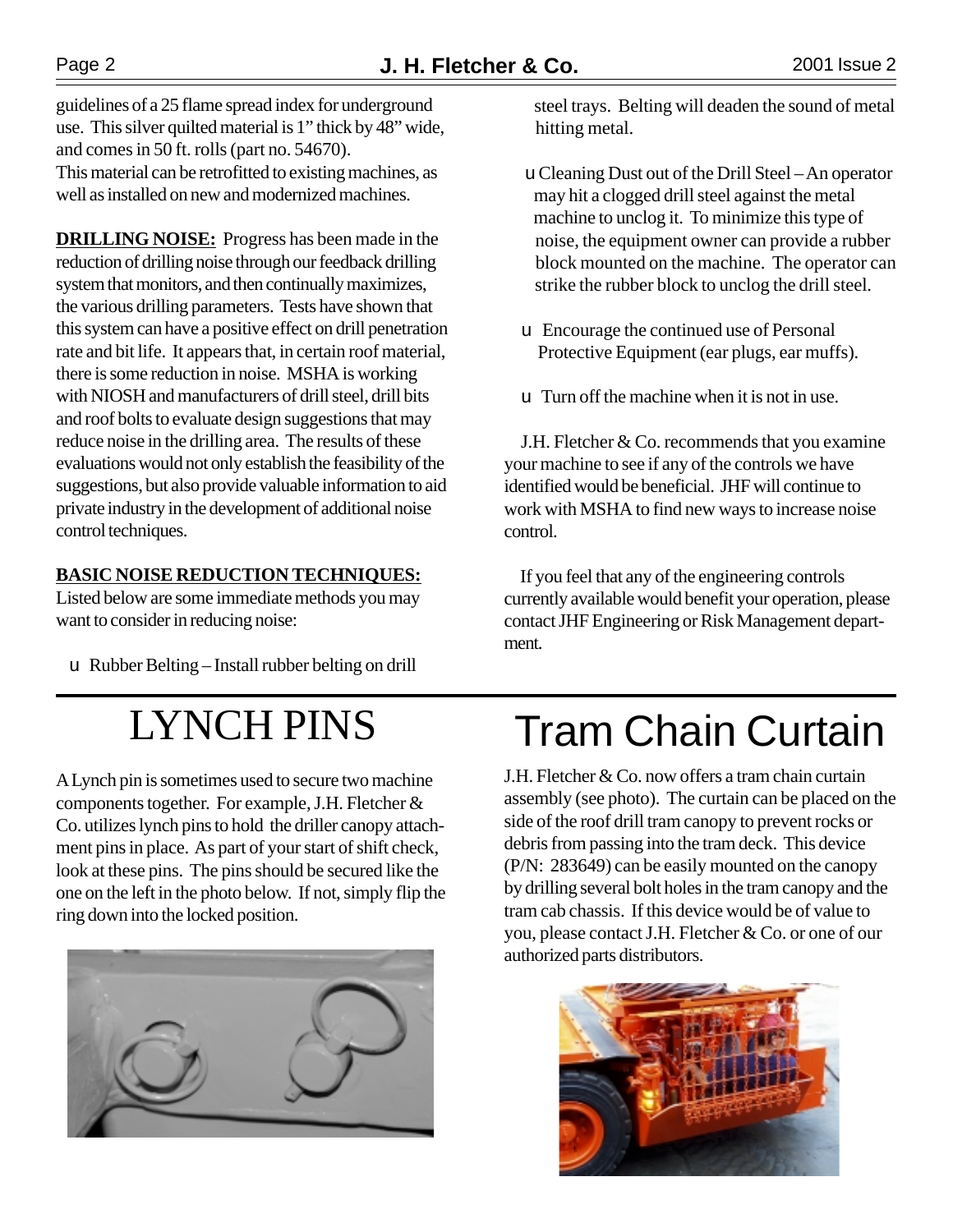# **REDESIGNED SUPPORT POST WEAR PAD**

 If your machine utilizes support post number 192234, you should be aware that the support post has been updated with a new front wear pad design. Basically, the new retainer and wear pad are mounted on the support post on the front side of the outer tube. J.H. Fletcher  $& Co.$  has, within the last two months, designed the wear pad with a lip, which will prevent it from dropping into the support post. If Fletcher rebuilds the support post we will incorporate the new wear pad design.



# **NEW DISTRIBUTORS**

 J.H. Fletcher & Co. has formed new partnerships with the following distributors: United Central Industrial Supply Company, CWS Company and DBT. J.H. Fletcher & Co. is still using Shook & Fletcher Supply in Birmingham, AL as a parts distributor and Midwestern Machine & Hydraulics in Nashville, IL as an authorized component repair center. We look forward to working with our new distributors and existing partners in providing OEM components and authorized component repairs of Fletcher equipment for our customers. If you have any questions concerning our distributors or authorized component repair centers, please do not hesitate to call us.

| <b>OEM AUTHORIZED NEW PARTS</b><br><b>DISTRIBUTORS</b>                                                                                                       | <b>OEM AUTHORIZED NEW PARTS</b><br><b>DISTRIBUTORS (Continued)</b>                                                                                                                                                                                                                                                                                                              | <b>OEM AUTHORIZED NEW PARTS</b><br><b>DISTRIBUTORS (Continued)</b>                                                                                                               |
|--------------------------------------------------------------------------------------------------------------------------------------------------------------|---------------------------------------------------------------------------------------------------------------------------------------------------------------------------------------------------------------------------------------------------------------------------------------------------------------------------------------------------------------------------------|----------------------------------------------------------------------------------------------------------------------------------------------------------------------------------|
| Alabama<br>Shook & Fletcher Supply Co.<br>Birmingham, AL<br>205-252-5157                                                                                     | Oklahoma<br>United Central Industrial Supply Company<br>Carterville, IL<br>618-985-8316                                                                                                                                                                                                                                                                                         | Western United States<br>(Except Oklahoma)<br><b>DBT</b> America<br>Craig, CO<br>970-824-3249<br><b>DBT</b> America<br>Paonia, CO<br>970-527-3151                                |
| <b>Illinois</b><br>United Central Industrial Supply Company<br>Carterville, IL<br>618-985-8316                                                               | Pennsylvania<br><b>CWS Company</b><br>Morgantown, WV<br>800-327-6203                                                                                                                                                                                                                                                                                                            |                                                                                                                                                                                  |
| Indiana<br>United Central Industrial Supply Company<br>Madisonville, KY<br>270-821-6333                                                                      | Virginia<br>United Industrial Supply Company<br>Andover, VA<br>540-565-0115<br>United Industrial Supply Company<br>Big Rock, VA<br>540-530-7342<br>United Industrial Supply Company<br>Oakwood, VA<br>540-498-4787/4777<br>United Industrial Supply Company<br>Rock Gap, VA<br>540-928-1511<br>West Virginia (Northern)<br><b>CWS Company</b><br>Morgantown, WV<br>800-327-6203 | <b>DBT</b> America<br>Huntington, UT<br>435-687-9831                                                                                                                             |
| Kentucky<br>United Central Industrial Supply Company<br>Banner, KY<br>606-874-9201<br>United Central Industrial Supply Company<br>Putney, KY<br>606-573-6664 |                                                                                                                                                                                                                                                                                                                                                                                 | <b>OEM AUTHORIZED MACHINE REPAIR</b><br><b>FACILITY</b>                                                                                                                          |
|                                                                                                                                                              |                                                                                                                                                                                                                                                                                                                                                                                 | Western United States<br><b>DBT</b> America<br>Huntington, UT<br>435-687-9831                                                                                                    |
|                                                                                                                                                              |                                                                                                                                                                                                                                                                                                                                                                                 | <b>AUTHORIZED COMPONENT REPAIR</b><br><b>CENTERS</b>                                                                                                                             |
| United Central Industrial Supply Company<br>Madisonville, KY<br>270-821-6333<br>Ohio<br><b>CWS Company</b><br>Morgantown, WV<br>800-327-6203                 |                                                                                                                                                                                                                                                                                                                                                                                 | Midwestern Machine & Hydraulics<br>Nashville, IL<br>618-327-3095<br><b>DBT</b> America<br>Huntington, UT<br>435-687-9831<br><b>CWS Company</b><br>Morgantown, WV<br>800-327-6203 |